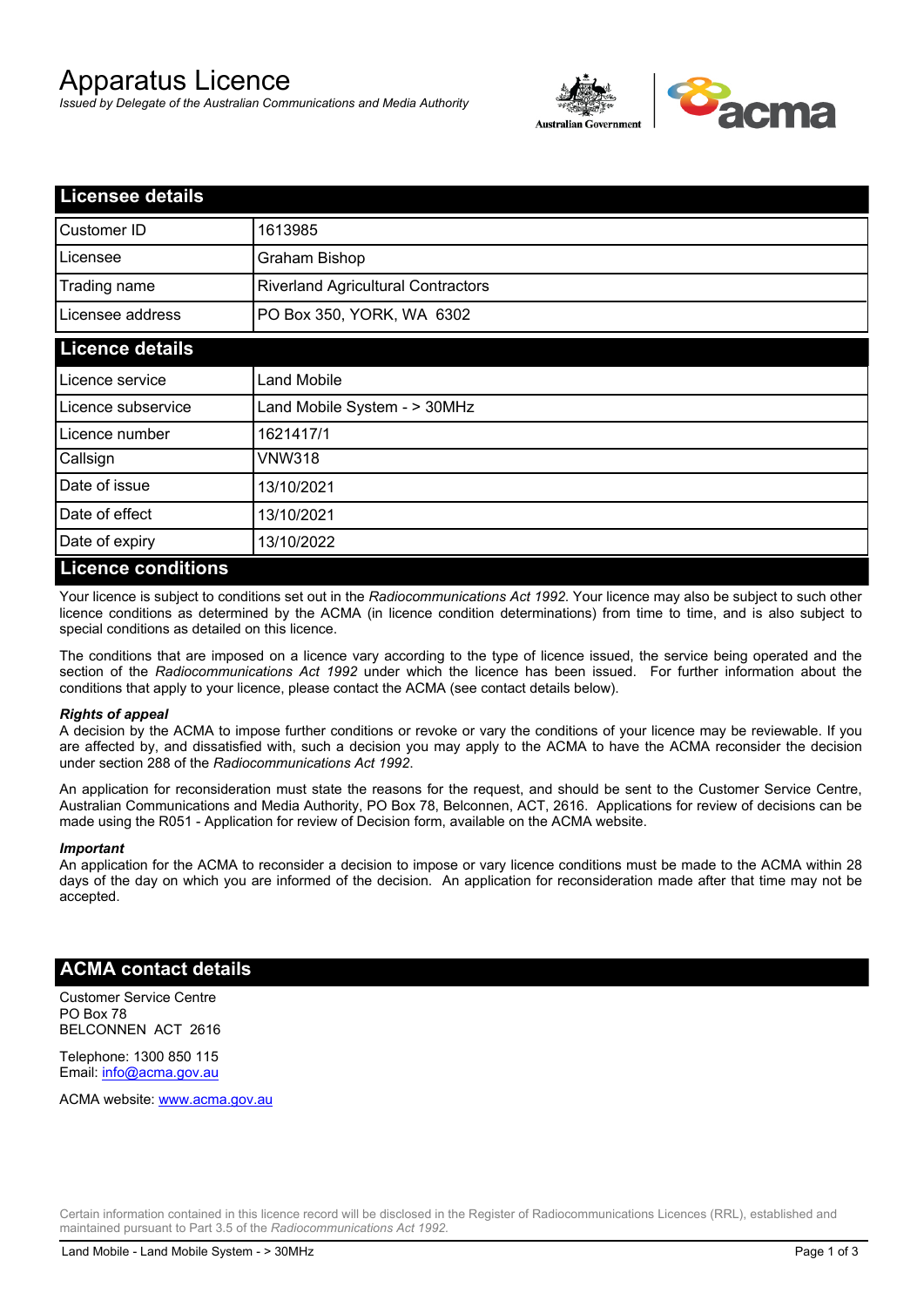## **Advisory Notes applying to licence no.: 1621417/1**

Conditions applicable to the operation of Land Mobile System station(s) authorised under this licence can be found in the Radiocommunications Licence Conditions (Apparatus Licence) Determination and the Radiocommunications Licence Conditions (Land Mobile Licence) Determination. Copies of these determinations are available from the ACMA and from the ACMA home page (www.acma.gov.au).